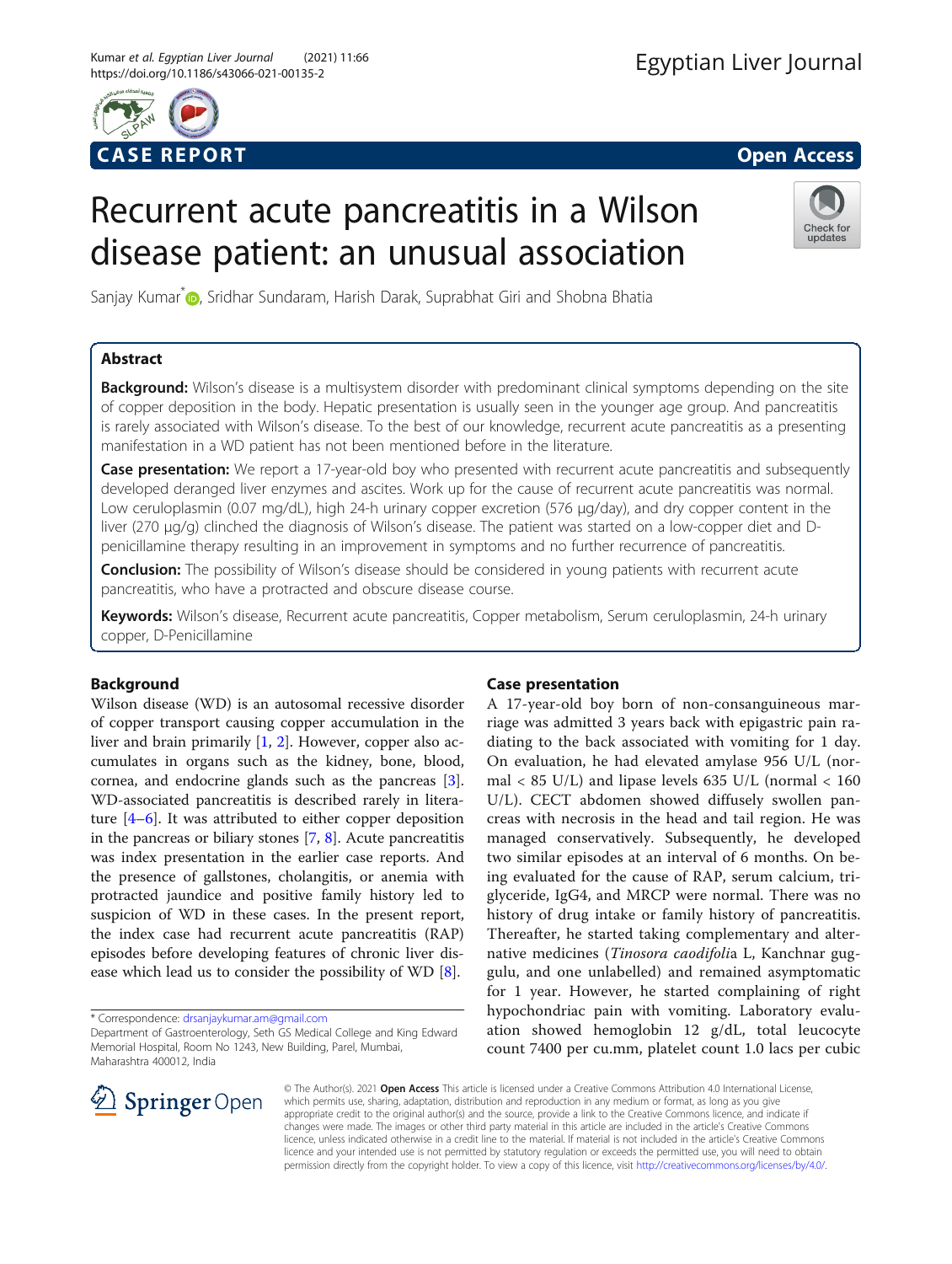<span id="page-1-0"></span>mm, total bilirubin 0.8 mg/dL, SGPT 300 U/L (normal < 40 U/L), and SGOT 305 U/L (normal < 40 U/L) with alkaline phosphatase 217 IU/L (normal < 117 IU/L) and serum lipase 1650 U/L (normal < 160 U/L). USG abdomen suggested a bulky pancreas with normal liver echo texture. The possibility of drug-induced liver injury with pancreatitis was considered. Liver enzymes were continuously monitored and showed a declining trend. He gradually developed jaundice and abdominal distension with bilateral pedal edema and referred to our center.

On admission, he was icteric with pedal edema, ascites, and palpable splenomegaly. The rest of the examination was normal. Laboratory values on admission were hemoglobin 8.3 g/dL, total leucocyte count 11,400, and platelet count 1.4 lacs cu.mm. Liver function test values were total bilirubin 5.2 mg/dL (direct bilirubin 3.6 mg/dL), SGOT 167 U/L, SGPT 42 U/L,

Table 1 Timeline of presentation of the index case

|                                            | $1st$ episode | 3rd episode<br>CAM intake for 1year on CAM stoppage for 6 months d-Penicillamine started<br>2nd episode<br>Pancreatitis |                 |                 |          |           |                           |                           |
|--------------------------------------------|---------------|-------------------------------------------------------------------------------------------------------------------------|-----------------|-----------------|----------|-----------|---------------------------|---------------------------|
|                                            |               |                                                                                                                         |                 |                 |          |           |                           |                           |
|                                            | 36months      | 30months                                                                                                                | 24              | 12              | 6 months | Day of    | 3 months                  | 6 months                  |
|                                            | prior         | prior                                                                                                                   | months<br>prior | months<br>prior | prior    | admission | after d-<br>penicillamine | after d-<br>penicillamine |
| Hemogram (g/dL)                            | 12            | 10.2                                                                                                                    | 11.2            | 12              | 11.8     | 8.3       | 9.3                       | 10.3                      |
| <b>Total Leucocyte</b>                     | 13,300        | 13000                                                                                                                   | 13400           | 7400            | 6230     | 11,400    | 7,900                     | 6,900                     |
| count (per cu.mm)                          |               |                                                                                                                         |                 |                 |          |           |                           |                           |
| Platelet count (per<br>cu.mm)              | 2,60,000      | 3,44,000                                                                                                                | 3,00,000        | 1,00,000        | 1,69,000 | 1,40,000  | 1,38,000                  | 1,29,000                  |
| Total bilirubin /                          | 1.0/0.3       | 0.3/0.1                                                                                                                 | 0.8/0.1         | Non-            | 1.4/0.9  | 5.2/3.6   | 1.8/0.9                   | 1.00.4                    |
| Direct bilirubin<br>(mg/dl)                |               |                                                                                                                         |                 | icteric         |          |           |                           |                           |
| SGOT/SGPT                                  | 34/35         | 39/54                                                                                                                   | 30/44           | 305/300         | 205/52   | 167/42    | 120/40                    | 62/35                     |
| Alkaline<br>Phosphatase (IU/L)             | 212           | 135                                                                                                                     | 210             | 217             | 184      | 236       | 184                       | 121                       |
| S. Lipase (IU/L)                           | 635           | 965                                                                                                                     | 765             | 1650            |          |           |                           |                           |
| Serum calcium<br>(mg/dL)                   |               |                                                                                                                         | 9.10            |                 |          |           |                           |                           |
| Serum<br>triglyceride(mg/dL)               |               |                                                                                                                         | 203             |                 |          |           |                           |                           |
| Serum<br>ceruloplasmin<br>(mg/dL)          |               |                                                                                                                         |                 |                 |          | 0.07      |                           |                           |
| 24 hour Urinary<br>copper (mcg/day)        |               |                                                                                                                         |                 |                 |          | 576       | 500                       | 300 mcg/day               |
| Copper content<br>(Liver biopsy<br>mcg/gm) |               |                                                                                                                         |                 |                 |          | 270       |                           |                           |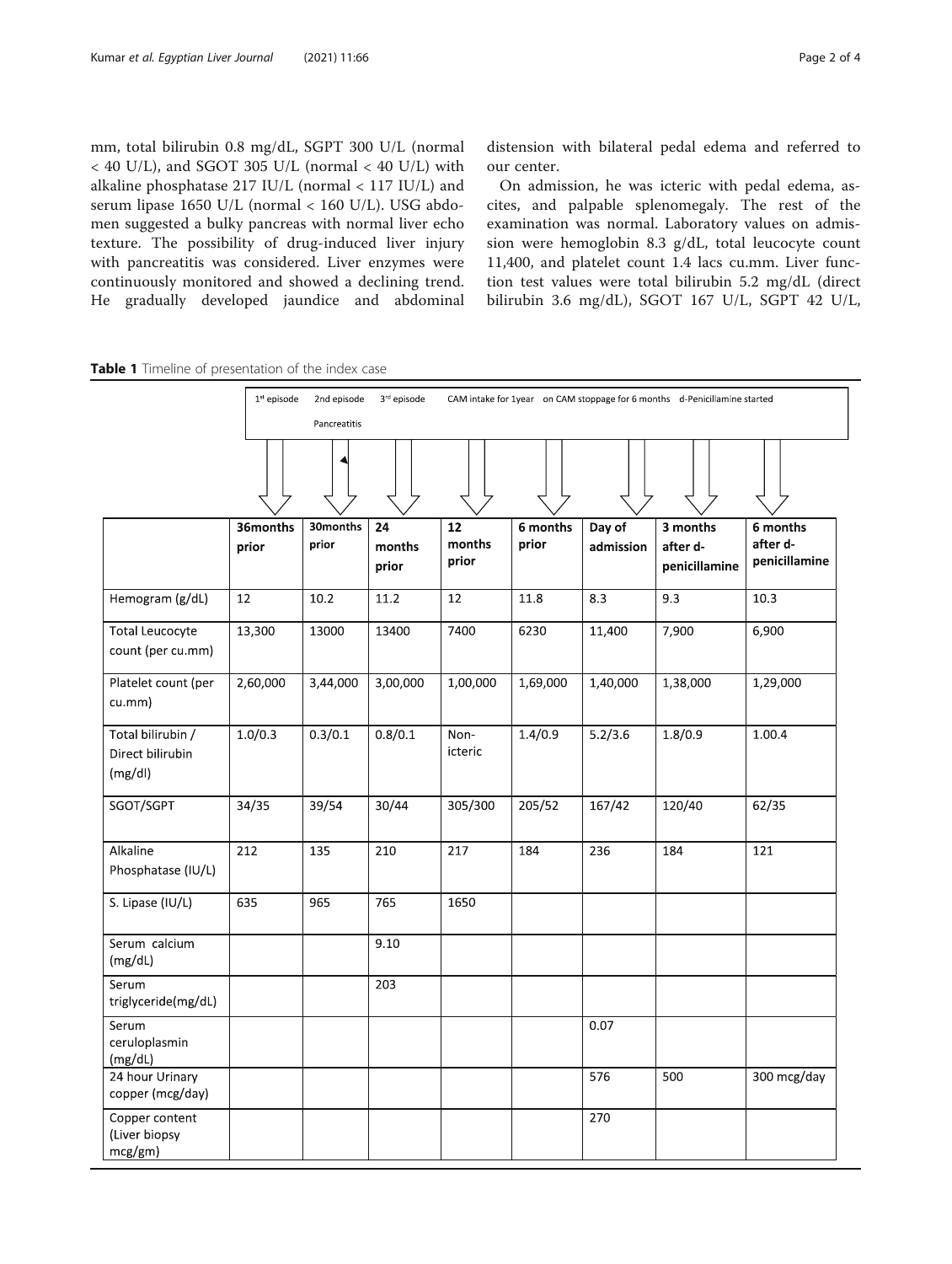total protein 6.9g/dL, and serum albumin 2.6 g/dL with prothrombin time 27s (control, 13s). The timeline of laboratory investigations and the disease course is mentioned in Table [1.](#page-1-0) Ultrasonography of the abdomen showed an enlarged liver with altered echo texture, portal vein 13.5 mm in diameter, splenomegaly (13 cm), and ascites. Ascitic fluid was low protein (1.5g/dL) and paucicellular. SAAG was 0.7 and ascitic fluid amylase was 40 IU/L. Upper gastrointestinal endoscopy examination was normal. He was evaluated for etiology of chronic liver disease. Tests for hepatitis B and C were negative. Antinuclear antibody, anti-smooth muscle antibody, and anti-liver-kidney microsomal antibody were also negative. Total IgG was 15 g/L ( $N < 16$  g/L). Urinary copper was 576 μg/24 h (normal 15–50 μg/day), serum copper 82.26 μg/dL (85–15 μg/dL), and serum ceruloplasmin 0.07 mg% (normal > 0.20 mg%). Keyser-Fleischer ring was negative. Liver biopsy showed liver parenchyma with nodular architecture separated by fibrous strands with bile ductular proliferation and orcein positivity in parasepatal hepatocytes in few nodules suggestive of Wilson's disease (Fig. 1). The copper content in the liver biopsy specimen was 270  $\mu$ g/g of the dry liver (normal value up to 45  $\mu$ g/g). Modified Leipzig score was 5.

He was started on a low-fat, low-copper diet and D-penicillamine therapy with zinc. He was started on 250mg of D-penicillamine and increased subsequently to 500 mg twice a day. He was followed monthly for the first 3 months and then every 3 months for 1 year with a complete blood count, liver function test, renal function test, urinalysis, and 24-h urinary copper. His symptoms subsided with no recurrence of pain. Liver enzymes showed improvement in total bilirubin 1.8 mg/dL, direct bilirubin 0.9 mg/dL, SGOT



Fig. 1 Liver biopsy showing orcein deposition in granular cytoplasmic diet may suggest a causal association. inclusion (blank arrow) in hepatocytes (665  $\times$  499 px)

120 U/L, SGPT 40 U/L, and 24-h urinary copper of 500 mcg per day after 3 months of chelation therapy. No adverse effects were noted during D-penicillamine chelation therapy.

## **Discussion**

Wilson disease is due to absent or reduced function of ATP7B protein leading to decreased synthesis of ceruloplasmin and increased content in the cellular organelle, causing impaired excretion of copper [[4\]](#page-3-0). Over 200 mutations of ATP7B genes are possible. Copper is released into the circulation if the capacity of the liver to store copper is exhausted and taken up by virtually all organs [[5\]](#page-3-0). Symptoms depend on the site of deposition of copper in the body.

Scheinberg and Sternlieb first described that 1 out of 5 WD patients have an excess copper concentration in the pancreas [[3](#page-3-0)]. Along with this, 2 other studies have described abnormal pancreatic secretion in patients with WD [[6,](#page-3-0) [9](#page-3-0)]. Excess deposition of copper damages each cellular organelle—plasma membrane, cytosolic protein, and other organelles. The accumulated copper disrupts the cell membrane, increases membrane permeability, and causes lysosomal membrane breakages. Such effects may be responsible for the release of proteolytic enzymes leading to autodigestion and inflammation in the pancreas. Such episodes may be transient and self limited [\[7](#page-3-0)].

Weizman proposed pancreatic injury because of portal hypertension causing impaired venous drainage of the pancreas or direct cytotoxic effect [[8\]](#page-3-0). Pigmented gallstone due to Coombs-negative hemolysis may also occur, causing pancreatitis, cholangitis, and jaundice [[10\]](#page-3-0). Previously reported cases described index episode of pancreatitis at presentation simultaneously associated with the gallstones, cholangitis, or anemia with protracted jaundice or positive family of WD [\[8](#page-3-0)]..

Initial diagnostic tests for recurrent acute pancreatitis were negative. On evaluation of etiology of liver disease, it was found to have decreased serum ceruloplasmin, elevated (> 2 times) urinary copper excretion, and increased (> 5 times) hepatic copper content with a total score of 5 confirming the diagnosis of WD [\[4](#page-3-0)]. Following the treatment with Dpenicillamine and a low-copper diet, there was no recurrence of abdominal pain. Though molecular study related to pancreatitis genes, the unknown copper content of complementary herb, and no direct evidence of copper deposition in the pancreatic tissue were lacking in the present study. Even then, the temporal sequence of symptoms initially and improvement with D-penicillamine therapy and low-copper